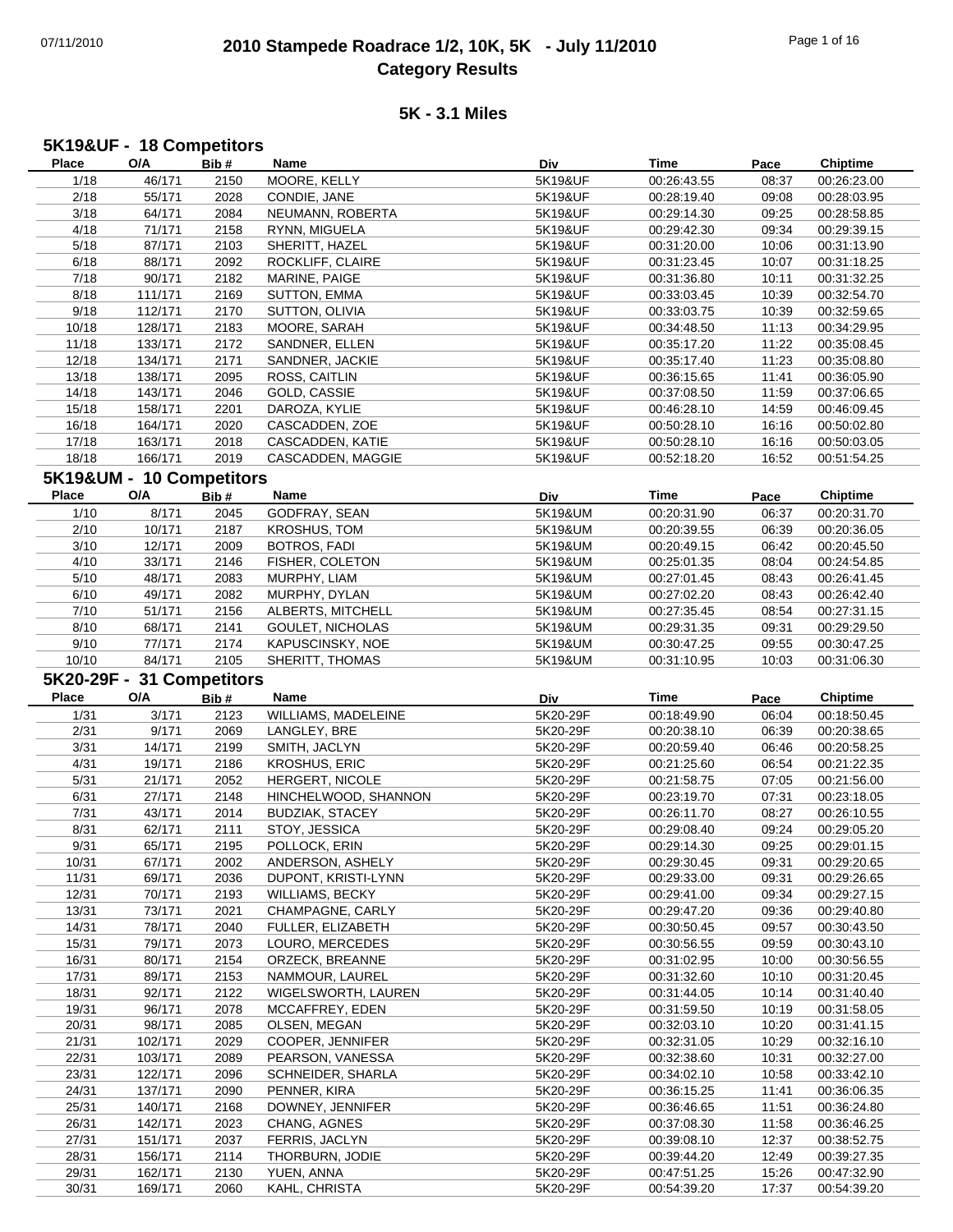# 07/11/2010 **2010 Stampede Roadrace 1/2, 10K, 5K - July 11/2010** Page 2 of 16 **Category Results**

### **5K - 3.1 Miles**

#### **Place Name O/A Bib # Time Pace Chiptime 5K20-29F - 31 Competitors Div** 31/31 170/171 2131 ZAGHLOUL, SARAH 5K20-29F 00:54:39.40 17:38 00:54:39.40 **Place Name O/A Bib # Time Pace Chiptime 5K20-29M - 10 Competitors Div** 1/10 7/171 2188 KROSHUS, JACK 6K20-29M 00:20:01.75 06:27 00:19:58.60 2/10 11/171 2194 KNIGHT, MATT 5K20-29M 00:20:45.75 06:41 00:20:45.80 3/10 HWANG, BRIAN 22/171 2011 5K20-29M 00:22:10.85 00:22:13.90 07:10 4/10 ARGUILE, PAUL 24/171 2177 5K20-29M 00:22:44.80 00:22:49.95 07:21 5/10 GIBSON, LEE 29/171 2179 5K20-29M 00:23:40.25 00:23:50.45 07:41 6/10 ALEX, DRUMMOND 35/171 2001 5K20-29M 00:24:52.90 00:25:13.20 08:08 7/10 COLLIS, ADAM 42/171 2027 5K20-29M 00:25:53.20 00:26:06.75 08:25 8/10 74/171 2121 WEAVER, ANDREW 5K20-29M 00:29:52.45 09:38 00:29:38.70 9/10 135/171 2164 SABADO, JR 5K20-29M 00:35:36.85 11:29 00:35:32.00 10/10 TSEKHMAN, ILAN 152/171 2116 5K20-29M 00:38:54.45 00:39:09.60 12:38 **Place Name O/A Bib # Time Pace Chiptime 5K30-39F - 38 Competitors Div** 1/38 16/171 2198 HARWOOD, AMANDA 16X30-39F 00:21:07.70 06:49 00:21:06.55 2/38 36/171 2102 SHEPHERD, JENNIFER 5K30-39F 00:25:19.85 08:10 00:25:18.10 3/38 39/171 2108 SORENSEN, TRISH 5K30-39F 00:25:58.65 08:22 00:25:41.75 4/38 45/171 2025 CHRISTOPHERSEN, CHARLOTTE 5K30-39F 00:26:43.40 08:37 00:26:40.55 5/38 BRUNICKE, KIM 58/171 2013 5K30-39F 00:28:49.30 00:28:52.50 09:19 6/38 60/171 2061 KARP, HEATHER 5K30-39F 00:28:55.90 09:19 00:28:47.95 7/38 SCHULZE EBBINGHOF, GUDRUN 63/171 2098 5K30-39F 00:29:10.65 00:29:14.10 09:25 8/38 76/171 2132 ZAMBORY, JENNIFER 5K30-39F 00:30:25.10 09:48 00:30:11.25 9/38 83/171 2039 FORD, JENNIFER 5K30-39F 00:31:07.85 10:02 00:30:52.90 10/38 85/171 2043 GIBSON, COLLETTE 5K30-39F 00:31:14.15 10:04 00:31:105.60 11/38 86/171 2032 CZUCZMAN, JEANNINE 5K30-39F 00:31:14.15 10:04 00:31:105.40 12/38 95/171 2007 BALIC, SANDRA 5K30-39F 00:31:57.90 10:18 00:31:51.05 13/38 100/171 2038 FIKKERT, ERICA 1630-39F 10:32:08.95 10:22 00:31:50.40 14/38 101/171 2185 SNELL, DIANA 5K30-39F 00:32:10.00 10:22 00:32:00.10 15/38 105/171 2067 NIRULA, LALITA 105/38 5K30-39F 00:32:40.25 10:32 00:32:28.70 16/38 CLINGMAN, PETRINA 113/171 2026 5K30-39F 00:32:52.10 00:33:03.95 10:39 17/38 VALLEE, FATIMA 114/171 2144 5K30-39F 00:32:45.30 00:33:05.50 10:40 18/38 GLAWE, DIANA 115/171 2180 5K30-39F 00:33:04.65 00:33:13.00 10:42 19/38 SCHULZ, EVA 118/171 2097 5K30-39F 00:33:11.25 00:33:31.80 10:49 20/38 120/171 2010 BOUPHASIRI, TONEE 10:33:39.95 10:51 10:51 00:33:33.60 21/38 SHERITT, SUE 121/171 2104 5K30-39F 00:33:33.60 00:33:40.95 10:51 22/38 123/171 2196 JOHNSON, CARLA 123/170 5K30-39F 00:34:20.70 11:04 00:34:09.15 23/38 130/171 2035 DESILETS, KRISTIN 5K30-39F 00:34:55.30 11:15 00:34:42.10 24/38 131/171 2024 CHANG, DAISY 15K30-39F 00:34:56.25 11:16 00:34:34.55 25/38 WILSON, KRISTIN 132/171 2124 5K30-39F 00:35:08.05 00:35:16.10 11:22 26/38 136/171 2030 COYNE, DELAINEY 5K30-39F 00:36:02.95 11:37 00:35:47.70 27/38 139/171 2101 SEVERSON, CORINNE 15K30-39F 00:36:37.20 11:48 00:36:25.60 28/38 141/171 2167 LITTLE, JACKIE 15K30-39F 00:36:46.70 11:51 00:36:24.65 29/38 144/171 2155 WONG, ROSE 5K30-39F 00:37:13.25 12:00 00:36:52.45 30/38 GALLIOTT, FRANCIS 146/171 2041 5K30-39F 00:37:37.60 00:37:47.65 12:11 31/38 147/171 2051 HENRY, MARLENE 147/171 5K30-39F 00:37:51.30 12:12 00:37:44.60 32/38 148/171 2058 JEFFERY, KIM 5K30-39F 00:38:08.60 12:18 00:37:57.05 33/38 MACMILLAN, SONYA 149/171 2075 5K30-39F 00:37:58.65 00:38:22.15 12:22 34/38 150/171 2086 PAVEY, AMBER 5K30-39F 00:38:52.15 12:32 00:38:40.25 35/38 KEATLEY, CATHERINE 154/171 2062 5K30-39F 00:39:23.10 00:39:39.35 12:47 36/38 KIRKPATRICK, BETHAN 155/171 2064 5K30-39F 00:39:22.65 00:39:39.80 12:47 37/38 KOZUL, SUSAN 165/171 2066 5K30-39F 00:50:37.50 00:50:54.25 16:25 38/38 171/171 2160 HAMMER, KELLY 5K30-39F 00:57:20.65 18:29 00:53:36.25 **Place Name O/A Bib # Time Pace Chiptime 5K30-39M - 18 Competitors Div** 1/18 1/171 2125 WILSON, TODD 10 5K30-39M 00:18:00.35 05:48 00:18:00.30 2/18 REED, JASON 4/171 2094 5K30-39M 00:18:55.00 00:18:55.00 06:06 3/18 GRANT, JAMIE 6/171 2197 5K30-39M 00:19:49.75 00:19:51.00 06:24 4/18 NAKASKA, JOSH 20/171 2133 5K30-39M 00:21:24.00 00:21:25.75 06:54 5/18 28/171 2152 MUTIKANI, TONGO 26/30-39M 00:23:42.05 07:38 00:23:35.85 6/18 LAMOUREUX, DAVE 30/171 2068 5K30-39M 00:23:54.15 00:24:09.60 07:47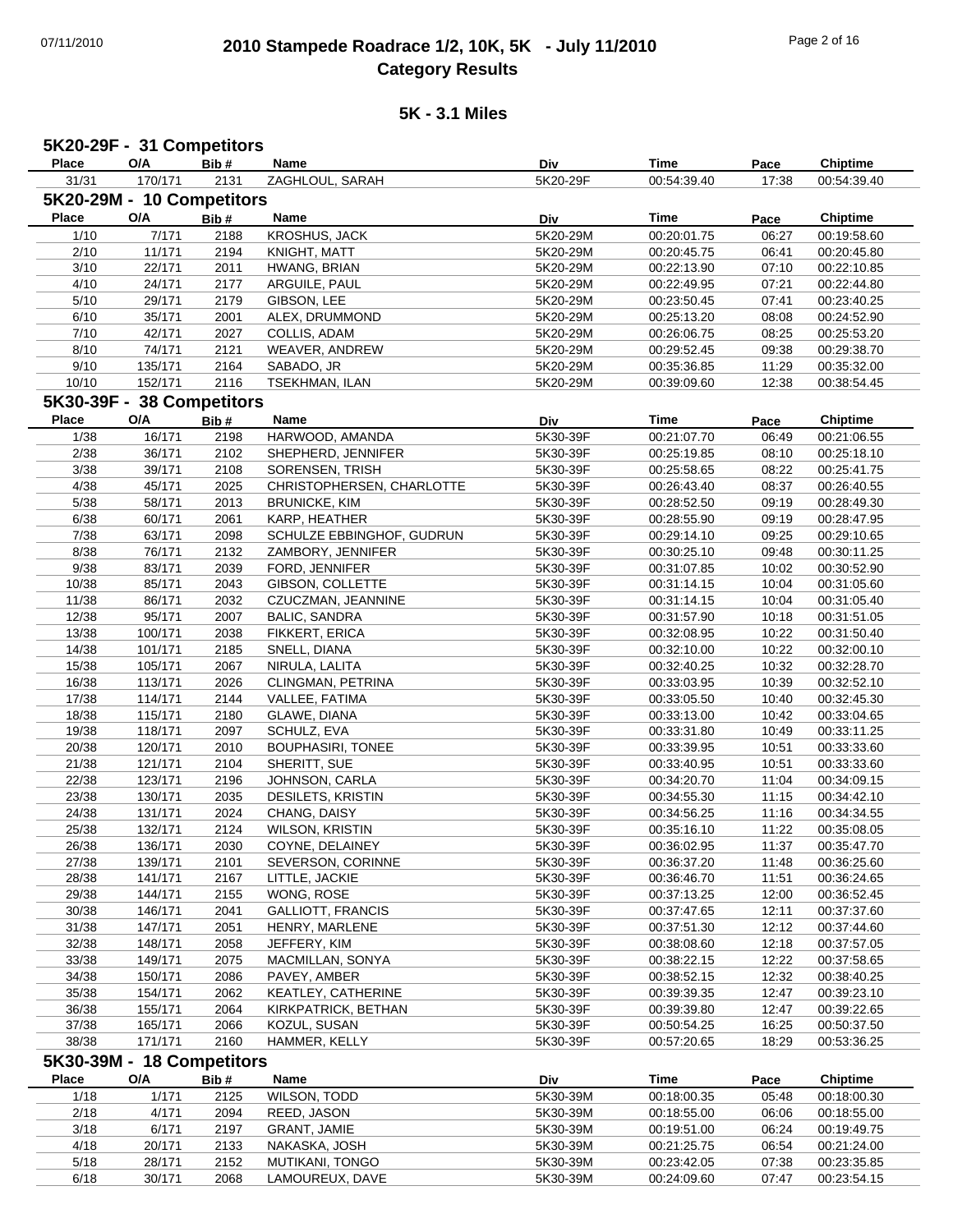# 07/11/2010 **2010 Stampede Roadrace 1/2, 10K, 5K - July 11/2010** Page 3 of 16 **Category Results**

## **5K - 3.1 Miles**

# **5K30-39M - 18 Competitors**

| Place        | O/A                       | Bib#                 | Name                     | Div        | Time        | Pace  | <b>Chiptime</b> |
|--------------|---------------------------|----------------------|--------------------------|------------|-------------|-------|-----------------|
| 7/18         | 32/171                    | 2159                 | AYERS, CHAD              | 5K30-39M   | 00:24:58.65 | 08:03 | 00:24:38.55     |
| 8/18         | 38/171                    | 2129                 | YOUNG, KEVIN             | 5K30-39M   | 00:25:47.30 | 08:19 | 00:25:42.10     |
| 9/18         | 40/171                    | 2149                 | JENKS, GENE              | 5K30-39M   | 00:26:04.35 | 08:24 | 00:25:53.95     |
| 10/18        | 47/171                    | 2173                 | GALLIOTT, DARRYL         | 5K30-39M   | 00:26:47.20 | 08:38 | 00:26:39.05     |
| 11/18        | 50/171                    | 2145                 | ALLEN, PAUL              | 5K30-39M   | 00:27:34.30 | 08:53 | 00:27:15.85     |
| 12/18        | 54/171                    | 2181                 | JANSSEN, THORBEN         | 5K30-39M   | 00:28:17.60 | 09:07 | 00:28:10.45     |
| 13/18        | 59/171                    | 2087                 | PAVICIC, MIKE            | 5K30-39M   | 00:28:55.30 | 09:19 | 00:28:38.65     |
| 14/18        | 61/171                    | 2109                 | SPADEMAN, BEN            | 5K30-39M   | 00:28:58.60 | 09:20 | 00:28:41.65     |
| 15/18        | 75/171                    | 2053                 | HEWITT, SEAN             | 5K30-39M   | 00:30:22.15 | 09:47 | 00:29:33.10     |
| 16/18        | 99/171                    | 2157                 | PEARSON, ANDREA          | 5K30-39M   | 00:32:06.80 | 10:21 | 00:32:00.20     |
| 17/18        | 106/171                   | 2100                 | SEDROVIC, SHAWN          | 5K30-39M   | 00:32:40.40 | 10:32 | 00:32:28.65     |
| 18/18        | 161/171                   | 2126                 | WOLFE, MICHAEL           | 5K30-39M   | 00:47:50.85 | 15:26 | 00:47:31.75     |
|              | 5K40-49F - 13 Competitors |                      |                          |            |             |       |                 |
| Place        | O/A                       | Bib#                 | Name                     | Div        | Time        | Pace  | <b>Chiptime</b> |
| 1/13         | 25/171                    | 2071                 | LEONARD, CAROLYN         | 5K40-49F   | 00:22:59.60 | 07:25 | 00:22:56.15     |
|              |                           |                      |                          | 5K40-49F   |             |       |                 |
| 2/13         | 31/171                    | 2142                 | HARMS, JEANNIE           |            | 00:24:31.90 | 07:54 | 00:24:27.30     |
| 3/13         | 44/171                    | 2117                 | VAN SANT, JANE           | 5K40-49F   | 00:26:34.70 | 08:34 | 00:26:27.80     |
| 4/13         | 53/171                    | 2161                 | MCDUFFIE, NICOLA         | 5K40-49F   | 00:27:43.85 | 08:56 | 00:27:42.25     |
| 5/13         | 72/171                    | 2163                 | YUEN, FRANCES            | 5K40-49F   | 00:29:46.20 | 09:36 | 00:29:41.05     |
| 6/13         | 93/171                    | 2166                 | ANDREWS, KELLY           | 5K40-49F   | 00:31:48.45 | 10:15 | 00:31:45.20     |
| 7/13         | 94/171                    | 2176                 | DOETZEL, HEATHER         | 5K40-49F   | 00:31:57.25 | 10:18 | 00:31:46.80     |
| 8/13         | 116/171                   | 2134                 | GIOVANOLI, RACHEL        | 5K40-49F   | 00:33:13.50 | 10:43 | 00:33:05.50     |
| 9/13         | 119/171                   | 2190                 | WASYLYNKA, PATTY         | 5K40-49F   | 00:33:35.10 | 10:50 | 00:33:26.35     |
| 10/13        | 145/171                   | 2143                 | SILVA, LIANA             | 5K40-49F   | 00:37:28.90 | 12:05 | 00:37:15.05     |
| 11/13        | 157/171                   | 2042                 | GARSTAD, TINA            | 5K40-49F   | 00:41:15.40 | 13:18 | 00:40:59.85     |
| 12/13        | 167/171                   | 2017                 | CASCADDEN, JOAN          | 5K40-49F   | 00:52:19.65 | 16:52 | 00:51:52.70     |
| 13/13        | 168/171                   | 2074                 | MAASSEN, DANA            | 5K40-49F   | 00:52:22.65 | 16:53 | 00:51:55.70     |
|              | 5K40-49M - 14 Competitors |                      |                          |            |             |       |                 |
| <b>Place</b> | O/A                       | Bib#                 | Name                     | Div        | <b>Time</b> | Pace  | <b>Chiptime</b> |
| 1/14         | 2/171                     | 2076                 | MARTENS, MARK            | 5K40-49M   | 00:18:20.35 | 05:54 | 00:18:20.35     |
| 2/14         | 5/171                     | 2099                 | SCHUR, JOE               | 5K40-49M   | 00:19:26.00 | 06:16 | 00:19:25.95     |
| 3/14         | 15/171                    | 2139                 | FINVERS, IVARS           | 5K40-49M   | 00:21:06.10 | 06:48 | 00:21:04.85     |
| 4/14         | 18/171                    | 2178                 | STYCZEN, MIKE            | 5K40-49M   | 00:21:10.80 | 06:49 | 00:21:08.95     |
| 5/14         | 23/171                    | 2077                 | MARTINEZ, MANOLO         | 5K40-49M   | 00:22:36.85 | 07:17 | 00:22:33.80     |
| 6/14         | 34/171                    | 2165                 | VAN SANT, BEN            | 5K40-49M   | 00:25:01.90 | 08:04 | 00:24:56.75     |
| 7/14         | 37/171                    | 2031                 | <b>CROTHERS, MICHAEL</b> | 5K40-49M   | 00:25:26.35 | 08:12 | 00:25:21.20     |
| 8/14         | 56/171                    | 2189                 | WASYLYNKA, MARK          | 5K40-49M   | 00:28:22.75 | 09:09 | 00:28:13.00     |
| 9/14         | 66/171                    | 2138                 | DEVOLIN, WADE            | 5K40-49M   | 00:29:25.70 | 09:29 | 00:29:13.45     |
| 10/14        | 97/171                    | 2118                 | WACHTER, TIM             | 5K40-49M   | 00:32:02.30 | 10:20 | 00:31:43.40     |
| 11/14        | 107/171                   | 2136                 | BEHL, SHASHI             | 5K40-49M   | 00:32:42.00 | 10:32 | 00:32:18.75     |
| 12/14        | 110/171                   | 2147                 | FISHER, WAYNE            | 5K40-49M   | 00:33:00.25 | 10:38 | 00:32:53.20     |
| 13/14        | 159/171                   | 2200                 | DAROZA, ROD              | 5K40-49M   | 00:46:28.90 | 14:59 | 00:46:10.60     |
| 14/14        | 160/171                   | 2015                 | BUELA, RAY               | 5K40-49M   | 00:47:50.85 | 15:26 | 00:47:30.85     |
|              | 5K50-59F - 12 Competitors |                      |                          |            |             |       |                 |
| <b>Place</b> | O/A                       | Bib#                 | Name                     | <b>Div</b> | <b>Time</b> | Pace  | Chiptime        |
| 1/12         | 13/171                    | 2079                 | MCCAFFREY, JANICE        | 5K50-59F   | 00:20:50.85 | 06:43 | 00:20:50.80     |
| 2/12         | 52/171                    | 2022                 | CHAMPAGNE, CATHY         | 5K50-59F   | 00:27:36.75 | 08:54 | 00:27:30.45     |
| 3/12         | 57/171                    | 2091                 | PERCIVAL, DONNA          | 5K50-59F   | 00:28:23.05 | 09:09 | 00:28:16.05     |
| 4/12         | 81/171                    | 2175                 | NEUFELD, SHIRLIANNE      | 5K50-59F   | 00:31:06.15 | 10:01 | 00:30:55.80     |
| 5/12         | 82/171                    | 2003                 | ANDERSON, GILL           | 5K50-59F   | 00:31:07.75 | 10:02 | 00:30:57.65     |
| 6/12         | 104/171                   | 2088                 | PEARSON, KAREN           | 5K50-59F   | 00:32:38.95 | 10:31 | 00:32:27.05     |
| 7/12         | 108/171                   | 2191                 | DESBARATS, SUSAN         | 5K50-59F   | 00:32:55.65 | 10:37 | 00:32:50.50     |
| 8/12         | 117/171                   | 2184                 | DESRAMAUX, SANDRA        | 5K50-59F   | 00:33:23.95 | 10:46 | 00:33:17.30     |
| 9/12         | 124/171                   | 2140                 | GAGNE, LIZ               | 5K50-59F   | 00:34:23.50 | 11:05 | 00:34:09.90     |
| 10/12        | 126/171                   | 2050                 | HENDERSON, EDITH         | 5K50-59F   | 00:34:39.40 | 11:10 | 00:34:24.35     |
| 11/12        | 127/171                   | 2012                 | BROWN, JOAN              | 5K50-59F   | 00:34:39.65 | 11:10 | 00:34:25.75     |
| 12/12        | 153/171                   | 2005                 | AZPIAZU, MARIA CRISTI    | 5K50-59F   | 00:39:18.85 | 12:40 | 00:39:05.40     |
|              |                           |                      |                          |            |             |       |                 |
| 5K50-59M -   |                           | <b>6 Competitors</b> |                          |            |             |       |                 |
| Place        | $\mathsf{O}/\mathsf{A}$   | Bib #                | Name                     | Div        | Time        | Pace  | <b>Chiptime</b> |
| 1/6          | 17/171                    | 2033                 | DALY, LORNE              | 5K50-59M   | 00:21:09.65 | 06:49 | 00:21:10.10     |
| 2/6          | 26/171                    | 2127                 | YESALUSKY, EDWARD        | 5K50-59M   | 00:23:09.75 | 07:28 | 00:23:07.80     |